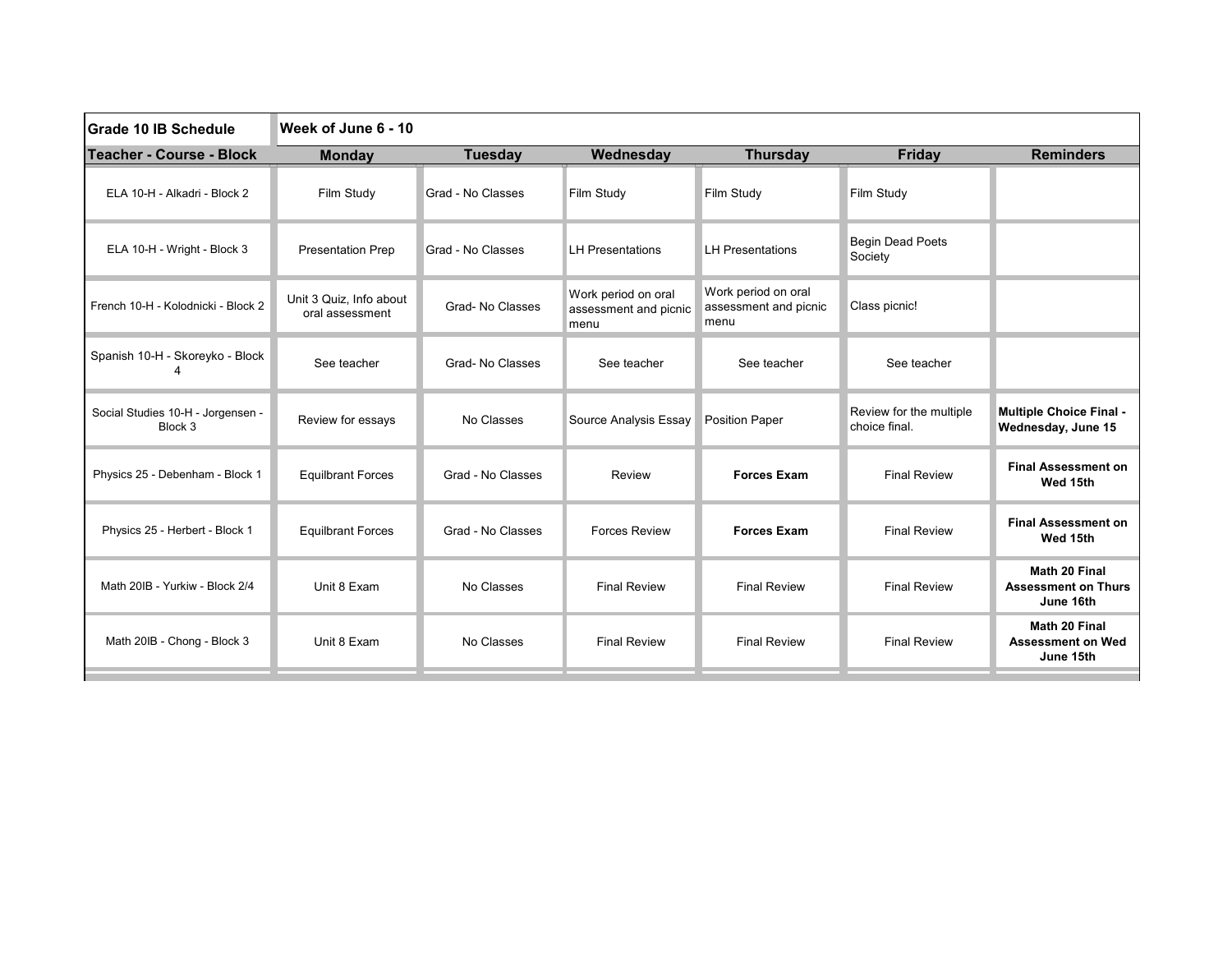| Grade 11 IB Schedule                         | Week of June 6 - 10                                       |                                |                                |                                                 |                                                 |                                                                      |
|----------------------------------------------|-----------------------------------------------------------|--------------------------------|--------------------------------|-------------------------------------------------|-------------------------------------------------|----------------------------------------------------------------------|
| Teacher - Course - Block                     | <b>Monday</b>                                             | <b>Tuesday</b>                 | Wednesday                      | <b>Thursday</b>                                 | <b>Friday</b>                                   | <b>Reminders</b>                                                     |
| ELA 20IB - Alkadri - Block 4                 | LotF                                                      | Grad - No Classes              | LotF                           | LotF                                            | LotF                                            |                                                                      |
| French 20IB - Kolodnicki/Mageau -<br>Block 1 | Superlative, Reading<br>Comp                              | <b>Grad No Classes</b>         | In-class writing<br>assignment | Small group oral<br>conversation<br>assessments | Small group oral<br>conversation<br>assessments |                                                                      |
| Spanish 20IB - Skoreyko - Block              | See teacher                                               | <b>GRAD - No School</b>        | See teacher                    | See teacher                                     | See teacher                                     |                                                                      |
| Global Politics 20IB - El Ferro -<br>Block 4 | Love, Hate, Propaganda<br>+ Oral Case Study Cover<br>Page | <b>GRAD - No School</b>        | Oral Case Study WP             | Oral Case Study WP                              | Oral Case Study WP OR<br>Virunga film study     | No classes June 13th/14th -<br>Final Exam (Paper 1) on<br>June 16th! |
| Biology 30IB - Nelson - Block 3              | <b>Population Genetics</b><br><b>Unit Exam</b>            | No classes: TOK work<br>period | <b>TOK Presentations</b>       | Finish TOK<br>Presentations, Final<br>Review    | <b>Practice Final Exam</b><br>(Replacement)     | No classes June 13 and 14.<br>See you June 15th!                     |
| Biology 30IB - Ulanicki - Block 3            | <b>Population Genetics</b><br><b>Unit Exam</b>            | No classes: TOK work<br>period | <b>TOK Presentations</b>       | Finish TOK<br>Presentations, Final<br>Review    | <b>Practice Final Exam</b><br>(Replacement)     | No classes June 13 and 14.<br>See you June 15th!                     |
| Physics 30IB - Herbert - Block 3             | Compton                                                   | No classes grad                | <b>Review Wkpd</b>             | <b>EMR EXAM FINAL</b>                           | <b>Review Wkpd</b>                              |                                                                      |
| Math 31IB - Chong/Weiss -<br>Block 2         | Cumulative Exam#1                                         | No Classes                     | Math 31 Final Review           | Math 31 Final Review                            | Math 31 Final Review                            |                                                                      |